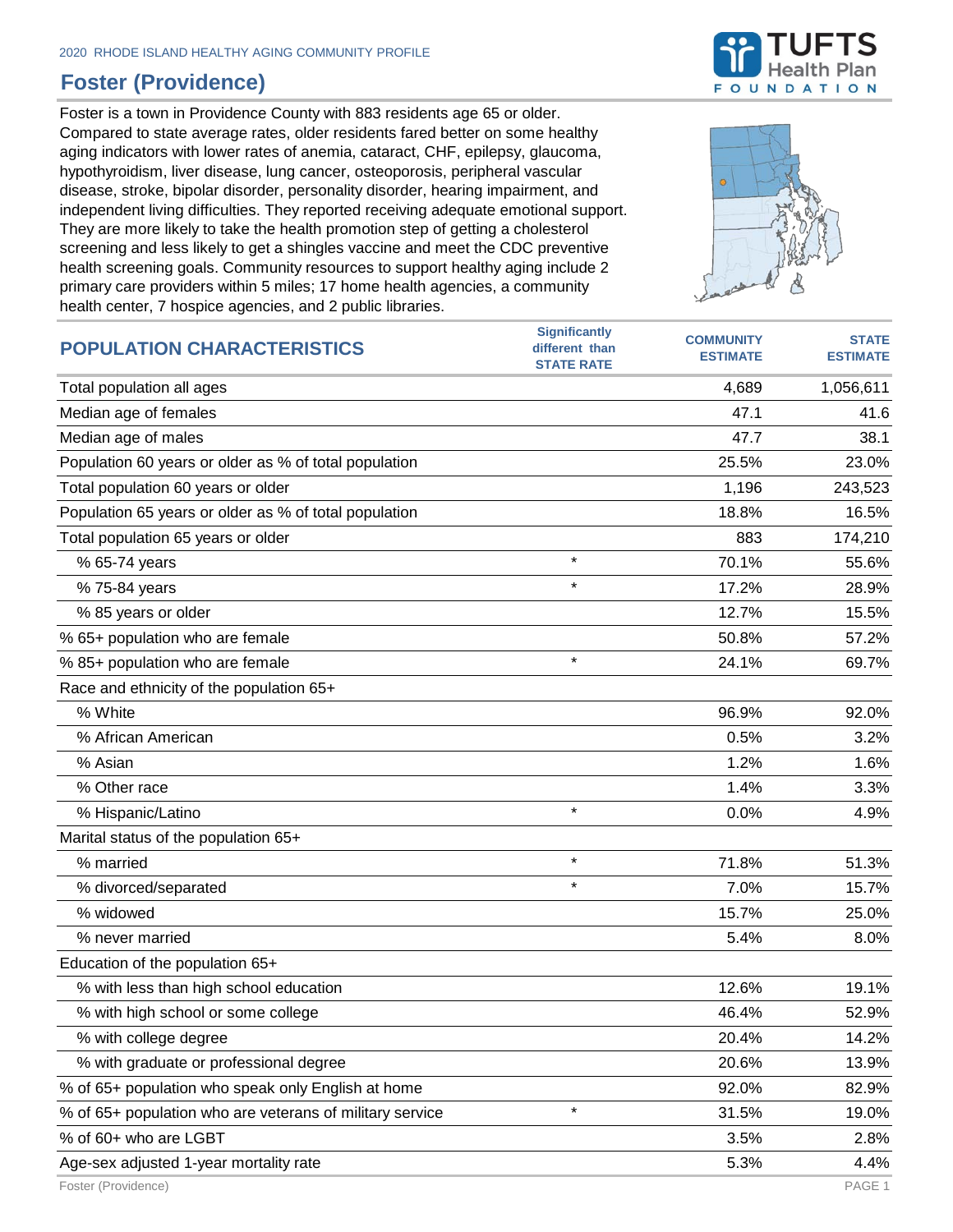| <b>HEALTHY AGING INDICATORS</b>                              | <b>BETTER / WORSE</b><br><b>STATE RATE</b> | <b>COMMUNITY</b><br><b>ESTIMATE</b> | <b>STATE</b><br><b>ESTIMATE</b> |
|--------------------------------------------------------------|--------------------------------------------|-------------------------------------|---------------------------------|
| <b>WELLNESS</b>                                              |                                            |                                     |                                 |
| % 60+ getting the recommended hours of sleep                 |                                            | 61.1%                               | 63.0%                           |
| % 60+ doing any physical activity within last month          |                                            | 66.0%                               | 71.0%                           |
| % 60+ met CDC guidelines for muscle-strengthening activity   |                                            | 24.0%                               | 25.0%                           |
| % 60+ met CDC guidelines for aerobic physical activity       |                                            | 50.5%                               | 54.3%                           |
| % 60+ with fair or poor health status                        |                                            | 19.0%                               | 19.5%                           |
| % 60+ with 15+ physically unhealthy days in last month       |                                            | 13.6%                               | 14.5%                           |
| <b>FALLS</b>                                                 |                                            |                                     |                                 |
| % 60+ who fell within last year                              |                                            | 30.6%                               | 26.3%                           |
| % 60+ who were injured in a fall within last year            |                                            | 10.8%                               | 10.3%                           |
| % 65+ had hip fracture                                       |                                            | 2.6%                                | 3.4%                            |
| <b>PREVENTION</b>                                            |                                            |                                     |                                 |
| % 60+ with physical exam/check-up in last year               |                                            | 91.0%                               | 93.0%                           |
| % 60+ flu shot in last year                                  |                                            | 57.3%                               | 60.6%                           |
| % 60+ with pneumonia vaccine                                 |                                            | 66.7%                               | 67.7%                           |
| % 60+ with shingles vaccine                                  | W                                          | 27.8%                               | 35.3%                           |
| % 60+ women with a mammogram within last 2 years             |                                            | 82.1%                               | 82.0%                           |
| % 60+ with colorectal cancer screening                       |                                            | 75.5%                               | 77.8%                           |
| % 60+ with HIV test                                          |                                            | 17.5%                               | 15.8%                           |
| % 60+ met CDC preventive health screening goals              | W                                          | 29.4%                               | 39.2%                           |
| <b>NUTRITION &amp; DIET</b>                                  |                                            |                                     |                                 |
| % 60+ with 5 or more servings of fruit or vegetables per day |                                            | 16.9%                               | 18.1%                           |
| % 65+ with poor supermarket access                           |                                            | 0.0%                                | 23.6%                           |
| % 60+ stressed about buying food in last month               |                                            | 12.3%                               | 13.2%                           |
| % 60+ self-reported obese                                    |                                            | 30.0%                               | 26.8%                           |
| % 65+ clinically diagnosed obesity                           |                                            | 28.0%                               | 29.3%                           |
| % 65+ with high cholesterol                                  |                                            | 75.5%                               | 79.1%                           |
| % 60+ with cholesterol screening                             | B                                          | 98.6%                               | 96.9%                           |
| <b>ORAL HEALTH</b>                                           |                                            |                                     |                                 |
| % 60+ with dental insurance                                  |                                            | 56.6%                               | 56.3%                           |
| % 60+ with annual dental exam                                |                                            | 73.2%                               | 75.9%                           |
| # of dentists per 100,000 persons (all ages)                 |                                            | 21.4                                | 64.7                            |
| % 60+ with loss of 6 or more teeth                           |                                            | 31.1%                               | 29.6%                           |
| <b>CHRONIC DISEASE</b>                                       |                                            |                                     |                                 |
| % 65+ with Alzheimer's disease or related dementias          |                                            | 9.9%                                | 13.1%                           |
| % 65+ with anemia                                            | B                                          | 43.9%                               | 50.0%                           |
| % 65+ with asthma                                            |                                            | 14.9%                               | 14.9%                           |
| % 65+ with atrial fibrillation                               |                                            | 12.0%                               | 15.0%                           |
| % 65+ with autism spectrum disorder                          |                                            | N/A                                 | 0.04%                           |
| % 65+ with benign prostatic hyperplasia (men)                |                                            | 39.8%                               | 42.2%                           |
| % 65+ with breast cancer (women)                             |                                            | 10.8%                               | 11.1%                           |
| % 65+ with cataract                                          | B                                          | 61.7%                               | 67.5%                           |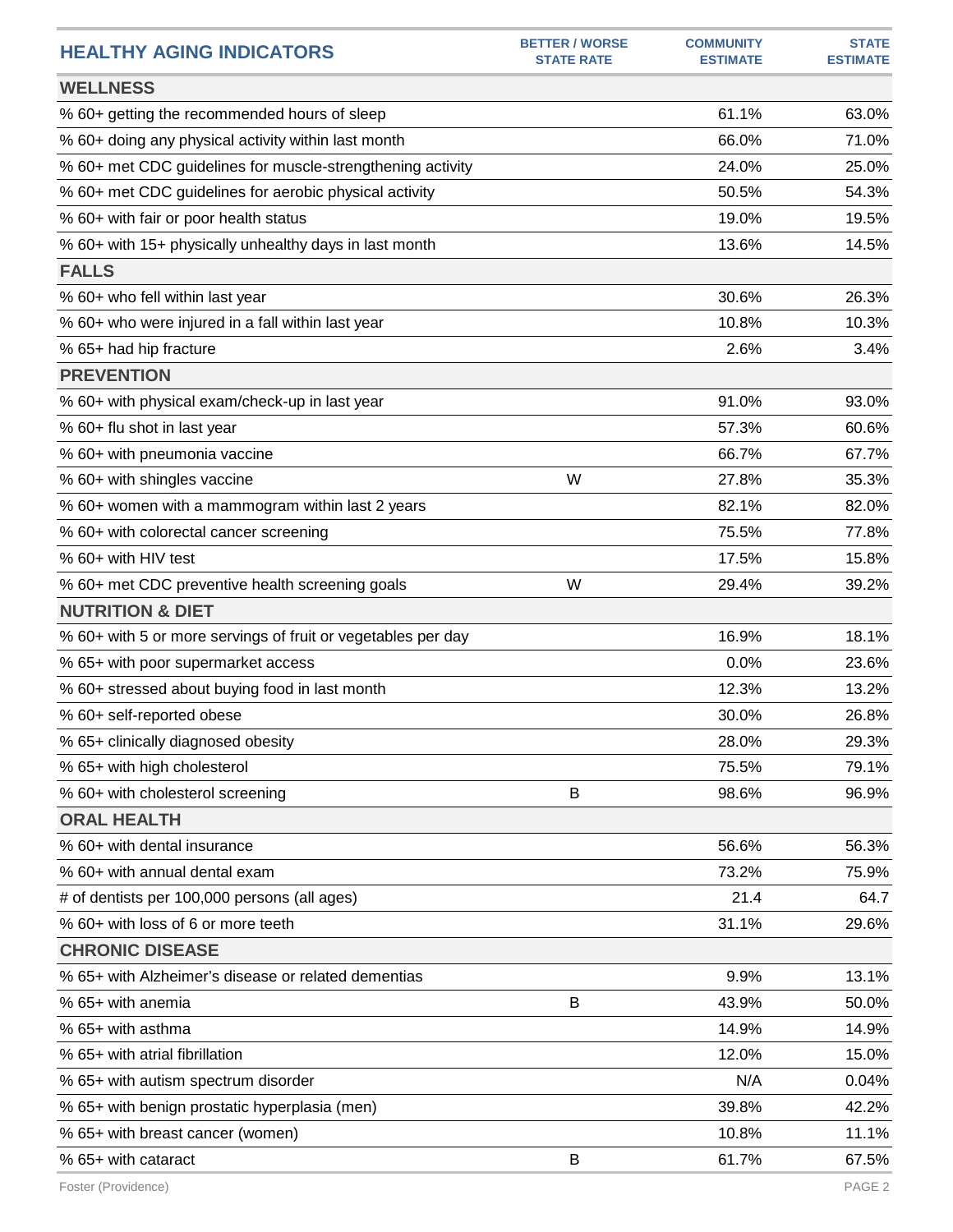| % 65+ with chronic kidney disease<br>29.6%<br>30.7%<br>% 65+ with chronic obstructive pulmonary disease<br>20.3%<br>22.9%<br>% 65+ with colon cancer<br>2.8%<br>2.7%<br>B<br>17.2%<br>% 65+ with congestive heart failure<br>21.6%<br>% 65+ with diabetes<br>33.2%<br>34.7%<br>2.1%<br>% 65+ with endometrial cancer (women)<br>1.9%<br>% 65+ with epilepsy<br>B<br>1.8%<br>2.9%<br>25.4%<br>% 65+ with fibromyalgia, chronic pain and fatigue<br>22.7% |
|---------------------------------------------------------------------------------------------------------------------------------------------------------------------------------------------------------------------------------------------------------------------------------------------------------------------------------------------------------------------------------------------------------------------------------------------------------|
|                                                                                                                                                                                                                                                                                                                                                                                                                                                         |
|                                                                                                                                                                                                                                                                                                                                                                                                                                                         |
|                                                                                                                                                                                                                                                                                                                                                                                                                                                         |
|                                                                                                                                                                                                                                                                                                                                                                                                                                                         |
|                                                                                                                                                                                                                                                                                                                                                                                                                                                         |
|                                                                                                                                                                                                                                                                                                                                                                                                                                                         |
|                                                                                                                                                                                                                                                                                                                                                                                                                                                         |
|                                                                                                                                                                                                                                                                                                                                                                                                                                                         |
| % 65+ with glaucoma<br>B<br>22.0%<br>27.0%                                                                                                                                                                                                                                                                                                                                                                                                              |
| % 65+ ever had a heart attack<br>5.8%<br>5.8%                                                                                                                                                                                                                                                                                                                                                                                                           |
| % 65+ with HIV/AIDS<br>0.09%<br>0.12%                                                                                                                                                                                                                                                                                                                                                                                                                   |
| 74.8%<br>78.0%<br>% 65+ with hypertension                                                                                                                                                                                                                                                                                                                                                                                                               |
| % 65+ with hypothyroidism<br>B<br>17.5%<br>22.4%                                                                                                                                                                                                                                                                                                                                                                                                        |
| % 65+ with ischemic heart disease<br>36.5%<br>41.8%                                                                                                                                                                                                                                                                                                                                                                                                     |
| 2.3%<br>% 65+ with leukemias and lymphomas<br>2.7%                                                                                                                                                                                                                                                                                                                                                                                                      |
| % 65+ with liver disease<br>B<br>6.0%<br>9.9%                                                                                                                                                                                                                                                                                                                                                                                                           |
| B<br>1.1%<br>2.1%<br>% 65+ with lung cancer                                                                                                                                                                                                                                                                                                                                                                                                             |
| 5.8%<br>% 65+ with migraine and other chronic headache<br>6.1%                                                                                                                                                                                                                                                                                                                                                                                          |
| % 65+ with osteoarthritis or rheumatoid arthritis<br>51.6%<br>56.2%                                                                                                                                                                                                                                                                                                                                                                                     |
| % 65+ with osteoporosis<br>B<br>14.9%<br>19.6%                                                                                                                                                                                                                                                                                                                                                                                                          |
| B<br>20.2%<br>% 65+ with peripheral vascular disease<br>25.6%                                                                                                                                                                                                                                                                                                                                                                                           |
| % 65+ with pressure ulcer or chronic ulcer<br>7.3%<br>8.1%                                                                                                                                                                                                                                                                                                                                                                                              |
| 10.8%<br>13.4%<br>% 65+ with prostate cancer (men)                                                                                                                                                                                                                                                                                                                                                                                                      |
| % 65+ with stroke<br>6.1%<br>11.9%<br>В                                                                                                                                                                                                                                                                                                                                                                                                                 |
| % 65+ with traumatic brain injury<br>1.0%<br>1.0%                                                                                                                                                                                                                                                                                                                                                                                                       |
| % 65+ with 4+ (out of 15) chronic conditions<br>59.3%<br>63.8%                                                                                                                                                                                                                                                                                                                                                                                          |
| % 65+ with 0 chronic conditions<br>9.6%<br>7.0%                                                                                                                                                                                                                                                                                                                                                                                                         |
| <b>BEHAVIORAL HEALTH</b>                                                                                                                                                                                                                                                                                                                                                                                                                                |
| 8<br># opioid deaths (all ages)<br>1,654                                                                                                                                                                                                                                                                                                                                                                                                                |
| 2.1%<br>% 65+ with opioid use disorder<br>1.9%                                                                                                                                                                                                                                                                                                                                                                                                          |
| % 65+ with substance use disorder<br>9.8%<br>7.0%                                                                                                                                                                                                                                                                                                                                                                                                       |
| % 60+ who used marijuana in last month<br>N/A<br>3.4%                                                                                                                                                                                                                                                                                                                                                                                                   |
| 8.9%<br>% 60+ excessive drinking<br>9.3%                                                                                                                                                                                                                                                                                                                                                                                                                |
| % 65+ with tobacco use disorder<br>9.1%<br>10.8%                                                                                                                                                                                                                                                                                                                                                                                                        |
| % 60+ current smokers<br>8.8%<br>8.7%                                                                                                                                                                                                                                                                                                                                                                                                                   |
| % 60+ ever used E-Cigarettes in last month<br>6.4%<br>5.8%                                                                                                                                                                                                                                                                                                                                                                                              |
| <b>MENTAL HEALTH</b>                                                                                                                                                                                                                                                                                                                                                                                                                                    |
| B<br>79.7%<br>% 60+ who reported receiving adequate emotional support<br>84.5%                                                                                                                                                                                                                                                                                                                                                                          |
| % 60+ who reported being satisfied with life<br>95.0%<br>95.3%                                                                                                                                                                                                                                                                                                                                                                                          |
| % 60+ with 15+ days poor mental health in last month<br>7.0%<br>7.4%                                                                                                                                                                                                                                                                                                                                                                                    |
| 31.0%<br>% 65+ with depression<br>32.9%                                                                                                                                                                                                                                                                                                                                                                                                                 |
| % 65+ with anxiety disorder<br>28.4%<br>29.8%                                                                                                                                                                                                                                                                                                                                                                                                           |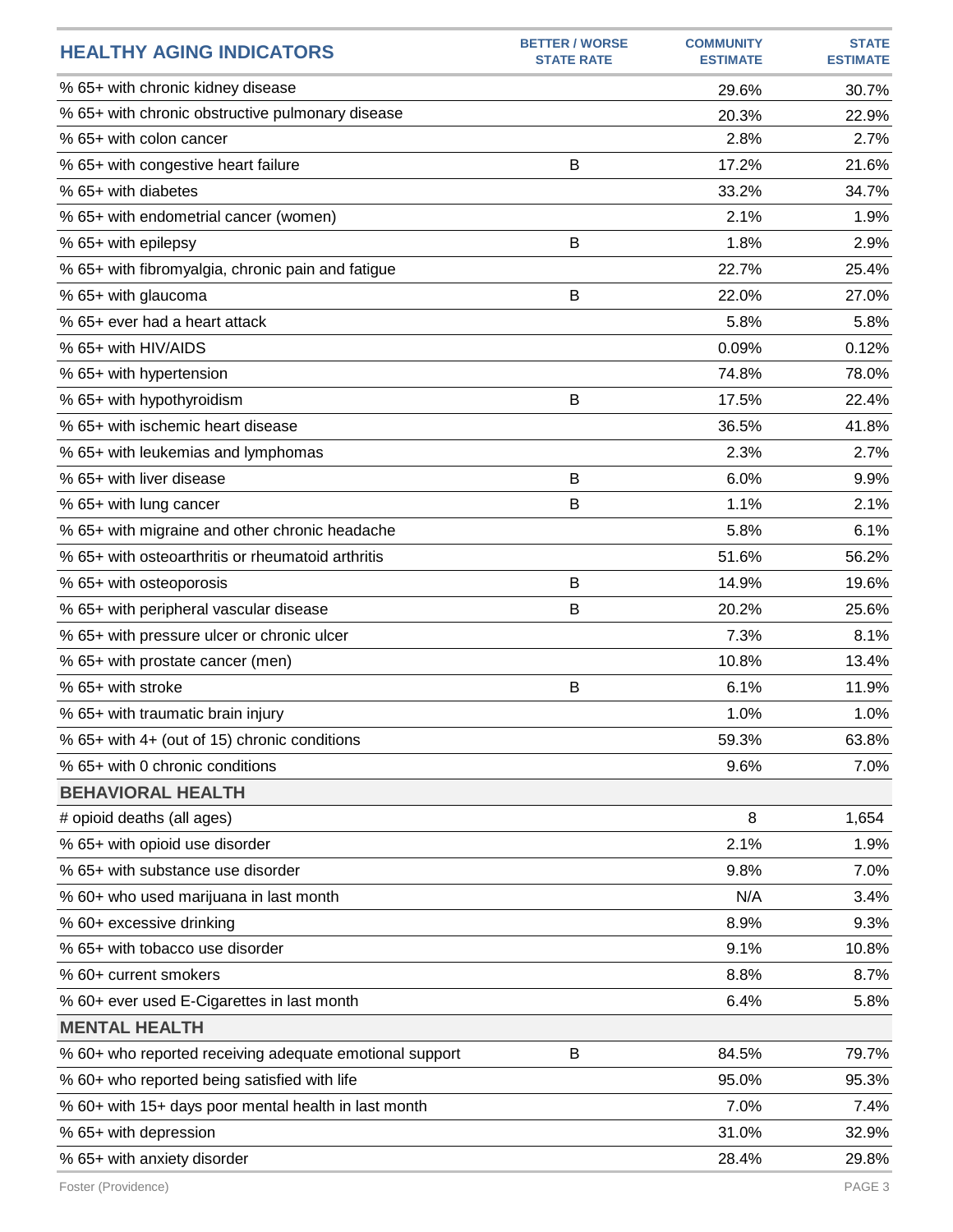| <b>HEALTHY AGING INDICATORS</b>                                  | <b>BETTER / WORSE</b><br><b>STATE RATE</b> | <b>COMMUNITY</b><br><b>ESTIMATE</b> | <b>STATE</b><br><b>ESTIMATE</b> |
|------------------------------------------------------------------|--------------------------------------------|-------------------------------------|---------------------------------|
| % 65+ with bipolar disorder                                      | B                                          | 2.7%                                | 4.1%                            |
| % 65+ with post-traumatic stress disorder                        |                                            | 2.0%                                | 1.7%                            |
| % 65+ with schizophrenia & other psychotic disorder              |                                            | 2.6%                                | 3.8%                            |
| % 65+ with personality disorder                                  | B                                          | 1.6%                                | 2.8%                            |
| <b>LIVING WITH DISABILITY</b>                                    |                                            |                                     |                                 |
| % 65+ with self-reported hearing difficulty                      |                                            | 10.8%                               | 13.9%                           |
| % 65+ with clinical diagnosis of deafness or hearing impairment  | B                                          | 12.4%                               | 16.4%                           |
| % 65+ with self-reported vision difficulty                       |                                            | 3.8%                                | 5.5%                            |
| % 65+ with clinical diagnosis of blindness or visual impairment  |                                            | 1.2%                                | 1.1%                            |
| % 65+ with self-reported cognition difficulty                    |                                            | 7.1%                                | 8.2%                            |
| % 65+ with self-reported ambulatory difficulty                   |                                            | 15.9%                               | 21.0%                           |
| % 65+ with clinical diagnosis of mobility impairment             |                                            | 2.7%                                | 3.8%                            |
| % 65+ with self-reported self-care difficulty                    |                                            | 8.6%                                | 8.0%                            |
| % 65+ with self-reported independent living difficulty           | B                                          | 7.1%                                | 14.3%                           |
| <b>CAREGIVING</b>                                                |                                            |                                     |                                 |
| # of Alzheimer's disease specific support groups                 |                                            | 0                                   | 16                              |
| # of Memory Cafes                                                |                                            | 0                                   | 10                              |
| % of 60+ who provide care to a family/friend in last month       |                                            | 20.2%                               | 22.5%                           |
| % of grandparents raising grandchildren                          |                                            | 2.1%                                | 1.0%                            |
| % of grandparents who live with grandchildren                    |                                            | 7.1%                                | 3.2%                            |
| <b>ACCESS TO CARE</b>                                            |                                            |                                     |                                 |
| % 65+ dually eligible for Medicare and Medicaid                  | $\star$                                    | 5.7%                                | 13.8%                           |
| % 65+ Medicare managed care enrollees                            | $\star$                                    | 40.0%                               | 43.8%                           |
| % 60+ with a regular doctor                                      |                                            | 96.8%                               | 96.7%                           |
| % 60+ who did not see a doctor when needed due to cost           |                                            | 4.4%                                | 5.4%                            |
| # of primary care providers within 5 miles                       |                                            | $\overline{2}$                      | 1,605                           |
| # of hospitals within 5 miles                                    |                                            | 0                                   | 13                              |
| # of home health agencies                                        |                                            | 17                                  | 23                              |
| # of nursing homes within 5 miles                                |                                            | 0                                   | 80                              |
| # of community health centers                                    |                                            | 1                                   | 43                              |
| # of adult day health centers                                    |                                            | 0                                   | 31                              |
| # of hospice agencies                                            |                                            | 7                                   | 18                              |
| <b>SERVICE UTILIZATION</b>                                       |                                            |                                     |                                 |
| # physician visits per year                                      | $\star$                                    | 7.1                                 | 8.4                             |
| # emergency room visits/1000 persons 65+ years annually          | $\star$                                    | 455.7                               | 620.6                           |
| # Part D monthly prescription fills per person annually          | $\star$                                    | 43.9                                | 52.2                            |
| # home health visits annually                                    | $\star$                                    | 2.1                                 | 3.5                             |
| # durable medical equipment claims annually                      |                                            | 1.4                                 | 1.7                             |
| # inpatient hospital stays/1000 persons 65+ years annually       |                                            | 280.9                               | 286.5                           |
| % Medicare inpatient hospital readmissions (as % of admissions)  |                                            | 18.4%                               | 17.4%                           |
| # skilled nursing facility stays/1000 persons 65+ years annually |                                            | 74.1                                | 98.8                            |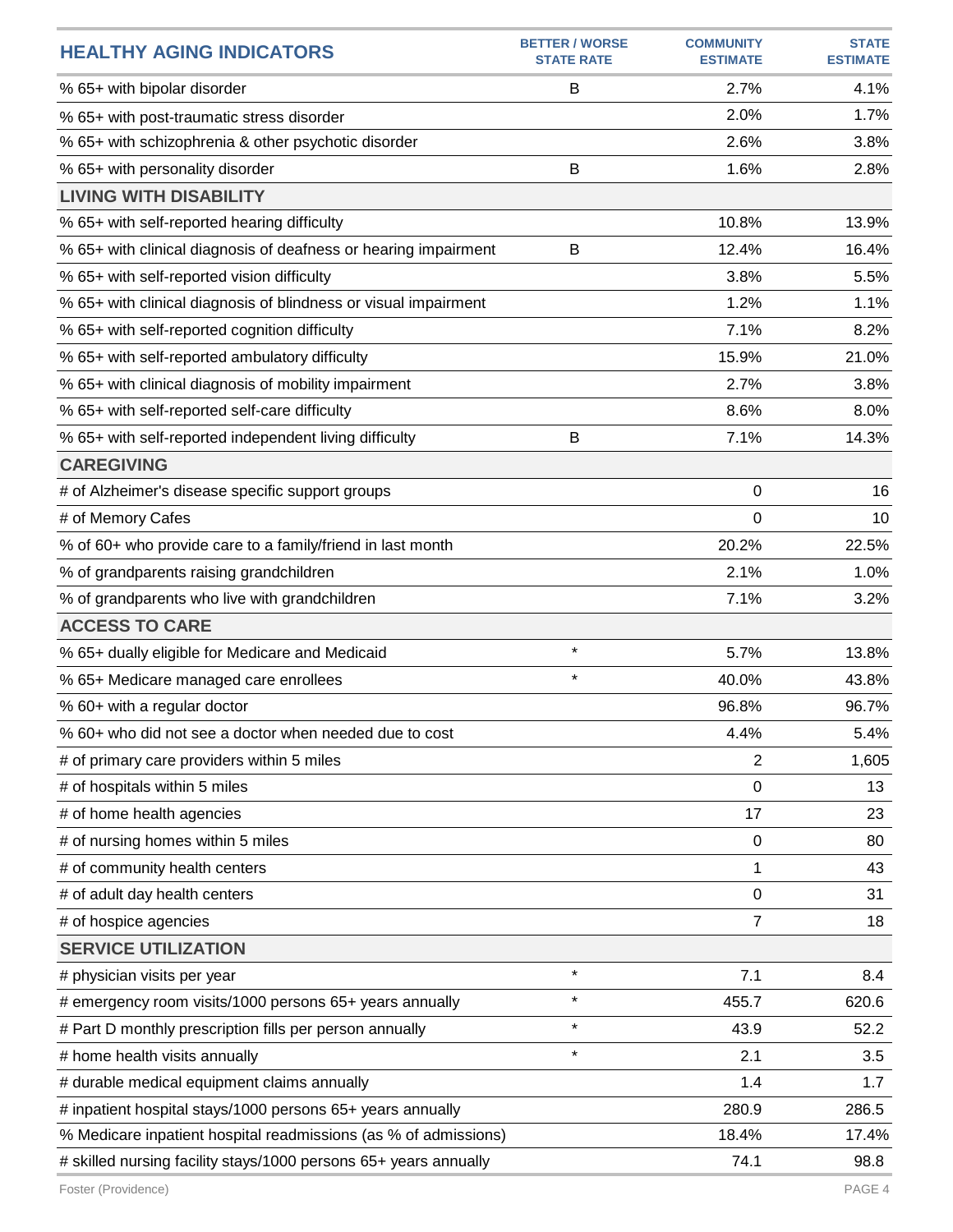| <b>HEALTHY AGING INDICATORS</b>                               | <b>BETTER / WORSE</b><br><b>STATE RATE</b> | <b>COMMUNITY</b><br><b>ESTIMATE</b> | <b>STATE</b><br><b>ESTIMATE</b> |
|---------------------------------------------------------------|--------------------------------------------|-------------------------------------|---------------------------------|
| # skilled nursing home Medicare beds/1000 persons 65+ years   |                                            | 0.0                                 | 47.1                            |
| % 65+ getting Medicaid long term services and supports        | $\star$                                    | 1.5%                                | 4.2%                            |
| % 65+ hospice users                                           |                                            | 3.9%                                | 3.5%                            |
| % 65+ hospice users as % of decedents                         |                                            | 45.4%                               | 53.0%                           |
| Median hospice days per hospice user (65+, deceased)          |                                            | 8.0                                 | 11.0                            |
| Median hospice payment (Medicare + other) per hospice user    |                                            | \$4,184.74                          | \$3,870.97                      |
| <b>COMMUNITY</b>                                              |                                            |                                     |                                 |
| Air pollution: annual # of unhealthy days for 65+ (county)    |                                            | 8                                   | N/A                             |
| Age-friendly efforts in community                             |                                            | Not yet                             | Yes                             |
| # of senior centers                                           |                                            | 0                                   | 32                              |
| # of universities and community colleges                      |                                            | 0                                   | 19                              |
| # of public libraries                                         |                                            | 2                                   | 71                              |
| # of YMCAs                                                    |                                            | 0                                   | 15                              |
| % in county with access to broadband (all ages)               |                                            | 98.4%                               | 98.1%                           |
| % 60+ who used Internet in last month                         |                                            | 75.9%                               | 71.6%                           |
| Voter participation rate in 2016 election (age 18+)           |                                            | 64.9%                               | 55.0%                           |
| % 60+ who believe local service orgs understand needs         |                                            | 44.4%                               | 44.1%                           |
| % 60+ who believe he/she can make a difference                | $\star$                                    | 45.4%                               | 52.2%                           |
| % 60+ who believe working together can make a difference      |                                            | 78.4%                               | 81.0%                           |
| % 60+ who volunteer at least once per month                   | $\star$                                    | 17.7%                               | 22.9%                           |
| % 60+ who attend community events (church, club) monthly      |                                            | 38.4%                               | 44.4%                           |
| <b>SAFETY &amp; CRIME</b>                                     |                                            |                                     |                                 |
| Violent crime rate /100,000 persons                           |                                            | 137.3                               | 220.3                           |
| Homicide rate /100,000 persons (county)                       |                                            | 3                                   | 2                               |
| # firearm fatalities (all ages) (county)                      |                                            | 572                                 | 895                             |
| Property crime rate /100,000 persons                          |                                            | 749.7                               | 1,678.4                         |
| # 65+ deaths by suicide (county)                              |                                            | 24                                  | 57                              |
| <b>TRANSPORTATION</b>                                         |                                            |                                     |                                 |
| % 65+ who own a motor vehicle                                 |                                            | 87.0%                               | 85.0%                           |
| % 60+ who always drive or ride wearing a seatbelt             |                                            | 91.1%                               | 91.9%                           |
| % 60+ who drove under the influence of drinking in last month |                                            | N/A                                 | 2.0%                            |
| # of fatal crashes involving adult age 60+/town               |                                            | 3                                   | 82                              |
| # of fatal crashes involving adult age 60+/county             |                                            | 52                                  | 82                              |
| <b>HOUSING</b>                                                |                                            |                                     |                                 |
| % 65+ population who live alone                               | $\star$                                    | 15.5%                               | 31.4%                           |
| Average household size (all ages)                             |                                            | 2.8                                 | 2.5                             |
| Median house value                                            |                                            | \$293,800.00                        | \$249,800.00                    |
| % 60+ own home                                                | $\star$                                    | 84.0%                               | 70.3%                           |
| % 60+ homeowners who have mortgage                            |                                            | 35.3%                               | 48.7%                           |
| % 60+ stressed about paying rent/mortgage in last month       |                                            | 24.5%                               | 22.1%                           |
| Foster (Providence)                                           |                                            |                                     | PAGE 5                          |